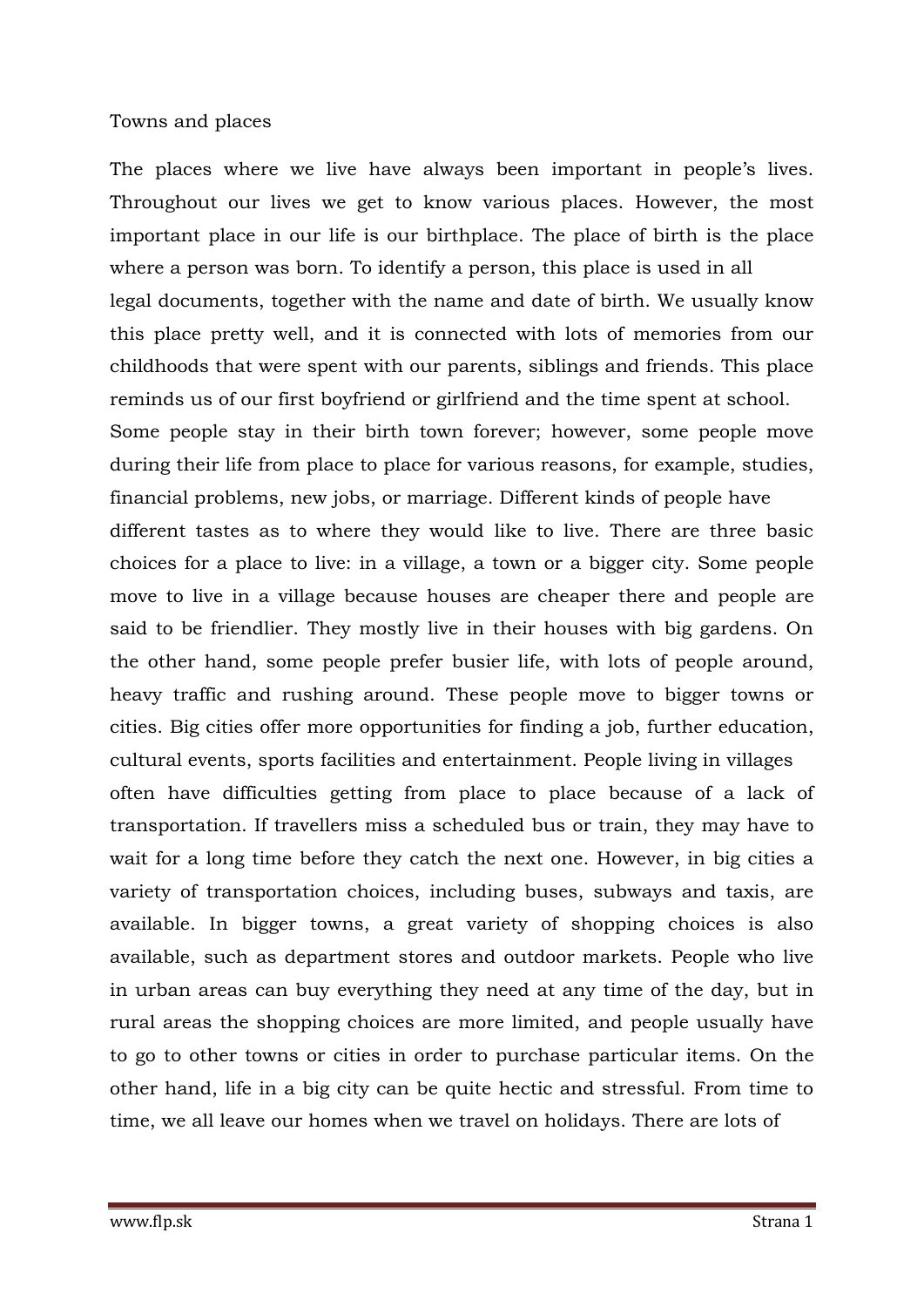interesting places all over the world which people like to visit. We can enjoy visiting and seeing new towns, cities, museums and galleries and thus learn about different cultures. We can visit famous European capitals such as Paris, London, Rome and Vienna. Those who like swimming and sunbathing often go to countries with the sea and lovely beaches. Some holiday makers prefer even more exotic warm places such as the Seychelles, a paradise for divers. Some people like a peaceful countryside and physical activities, so they prefer going on a hike in a pristine environment. They discover wild places which we would normally see only on television, for example, the Galapagos Islands, the Grand Canyon in the USA or Ayers Rock in Australia. In Slovakia and the Czech Republic, there are lots of places which can attract holiday makers. We live in countries of great scenic beauty, interesting histories, and numerous opportunities for outdoor recreation. There are many national parks, mountain ranges and nature reserves to be seen and explored. Our countries are extremely rich in mineral and thermal springs with healing effects. We also have extensive deposits of high-quality healing peat and mud. Just in West Slovakia, there are approximately twenty thermal baths, which are ideal places for summer holidays. Visitors can spend a relaxing week, enjoying massages and healing cures. The Slovak countryside is dotted with castles that remind visitors of the attacks the Slovaks suffered from Tartar invasions. The villages and regional towns are unique with their reconstructed buildings. On the other hand, Slovakia lacks world-class attractions, and its tourist infrastructure is not well developed. By the way, what is it like in the Czech Republic?

Give a brief account of the most visited places in the Czech Republic. Do you think, the standard of services is on the same level as in Slovakia?

## **Answer the questions:**

- 1. What are the disadvantages of living in towns and cities?
- 2. Explain the following terms: suburb, rural area, and infrastructure.
- 3. Which places in the world would you recommend for people who love to see a pristine environment?
- 4. Describe your ideal place for living.